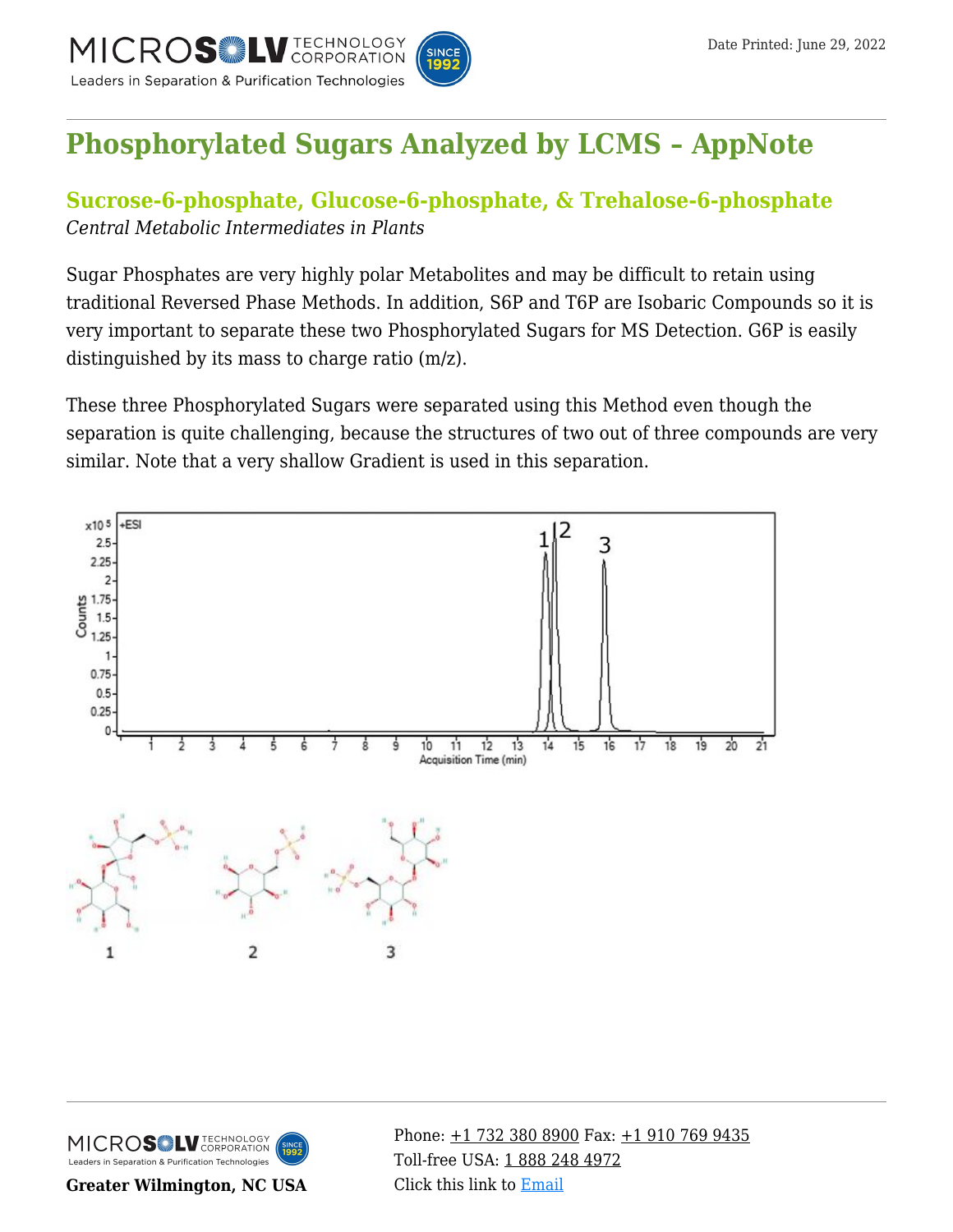

#### **Peaks:**

- 1. S6P: sucrose-6-phosphate, 421.0753 m/z [M-H]–
- 2. G6P: glucose-6-phosphate, 259.0224 m/z [M-H]–
- 3. T6P: trehalose-6-phosphate, 421.0753 m/z [M-H]–

# **Method Conditions**

**Column:** Cogent Diamond Hydride™, 4μm, 100Å

**Catalog No.:** [70000-15P-2](https://www.mtc-usa.com/product-details/id/4115801)

**Dimensions:** 2.1 x 150mm

### **Mobile Phase:**

—A: DI Water / 10 mM Ammonium Acetate, pH=6.0

B: 90% Acetonitrile / 10% DI Water / 10 mM Ammonium Acetate, pH=6.0

### **Gradient:**

| Time (minutes) | %B |
|----------------|----|
| 0              | 85 |
| 3              | 85 |
| 13             | 80 |
| 15             | 80 |
| 18             | 75 |
| 20             | 60 |
| 21             | 85 |

**Flow rate:** 0.4 mL/minute

**Detection:** ESI – NEG – Agilent 6210 MSD TOF Mass Spectrometer

**Injection vol.:** 1μL

**Sample Preparation:** 15 µM G6P, 20 µM S6P, and 20 µM T6P were prepared in 10% DI Water / 10% Methanol / 80% Acetonitrile

**t0:** 0.9 minutes